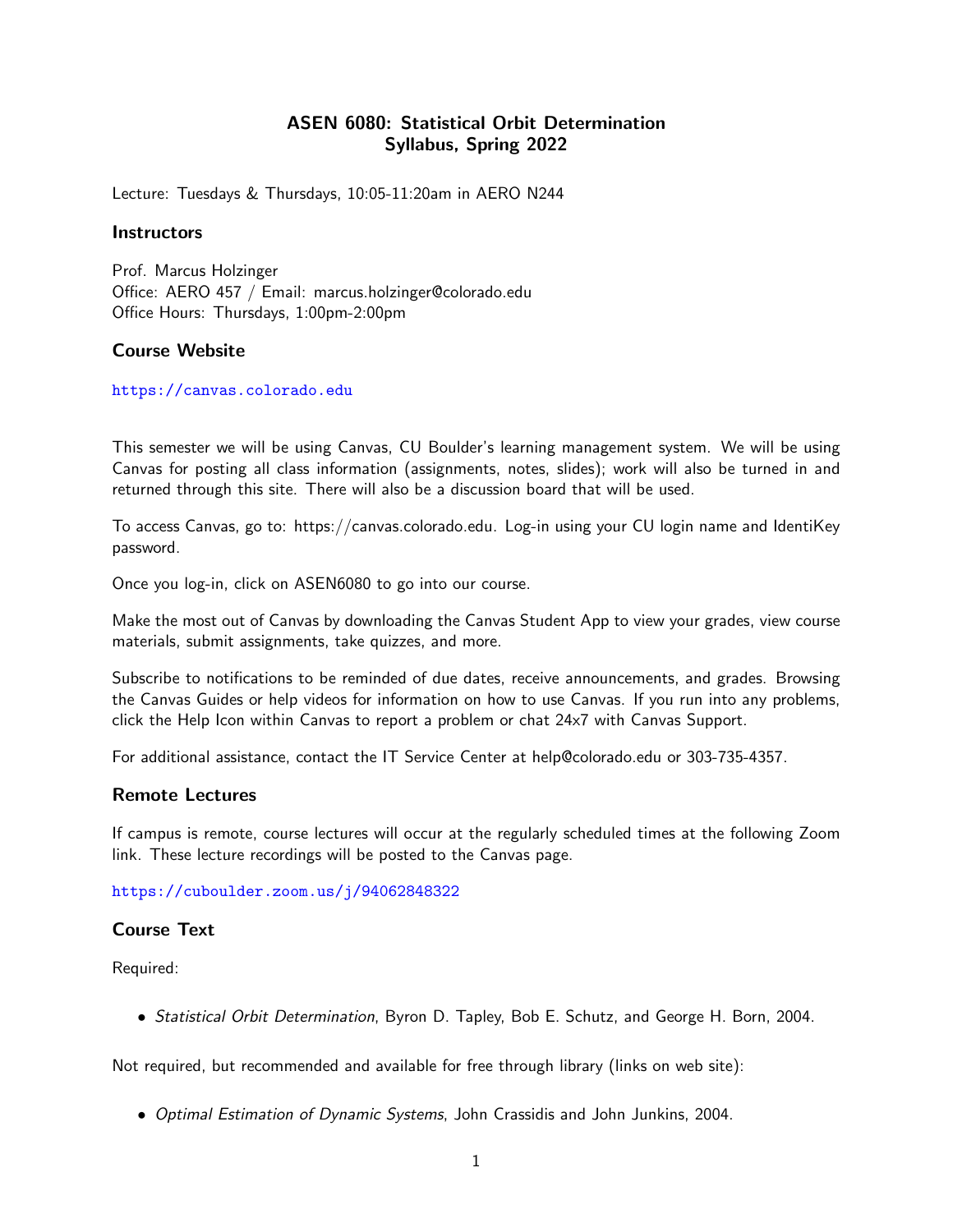• Applied Optimal Estimation, Edited by A. Gelb, 1974.

Cheap (in Dover) and worth buying for reference:

- Factorization Methods for Discrete Sequential Estimation, Gerald J. Bierman, 2006.
- Stochastic Processes and Filtering Theory, Andrew H. Jazwinski, 2007.

## Course Description

ASEN 6080 is a course providing an in-depth discussion of advanced orbit determination techniques. The focus is on the fundamentals of these methods based on non-linear estimation theory and, critically, the ability to implement them in software.

## Course Format

The course will consist of two weekly lectures, homework and a final project. Lecture attendance is highly recommended since many topics are not covered in the course textbook. The final project will be assigned mid-semester, and will be due at the end of the semester (exact date to be announced). Project presentations will be held the last week of class or during the finals week (TBD) and will count toward the 10% participation grade.

Collaborative study and exploration of the course material is highly encouraged.

## Course Grading

| Project 1  | 25% |
|------------|-----|
| Project 2  | 35% |
| Homework   | 30% |
| Discussion | 10% |
|            |     |

### Homework

Electronic submission of each homework is due at/by the beginning of lecture on the specified due date. Late assignments will not be accepted unless there are extenuating circumstances (at my judgement).

Homework grading is on a scale of 0 <sup>→</sup> "-" <sup>→</sup> "" <sup>→</sup> "+" scale as follows.

- $\bullet$  0 = assignment not turned in
- $\bullet$  " $\checkmark$ -" = assignment turned in, but either not complete or with major errors
- $\bullet$  " $\checkmark$ " = assignment turned in complete
- $\sqrt{+}$  = assignment turned in complete with above average effort/analysis

It is expected that students will generally get a " $\sqrt{ }$ " or " $\sqrt{+}$ " on all assignments. Averaging above a " $\sqrt{ }$ " for the term will receive all homework points.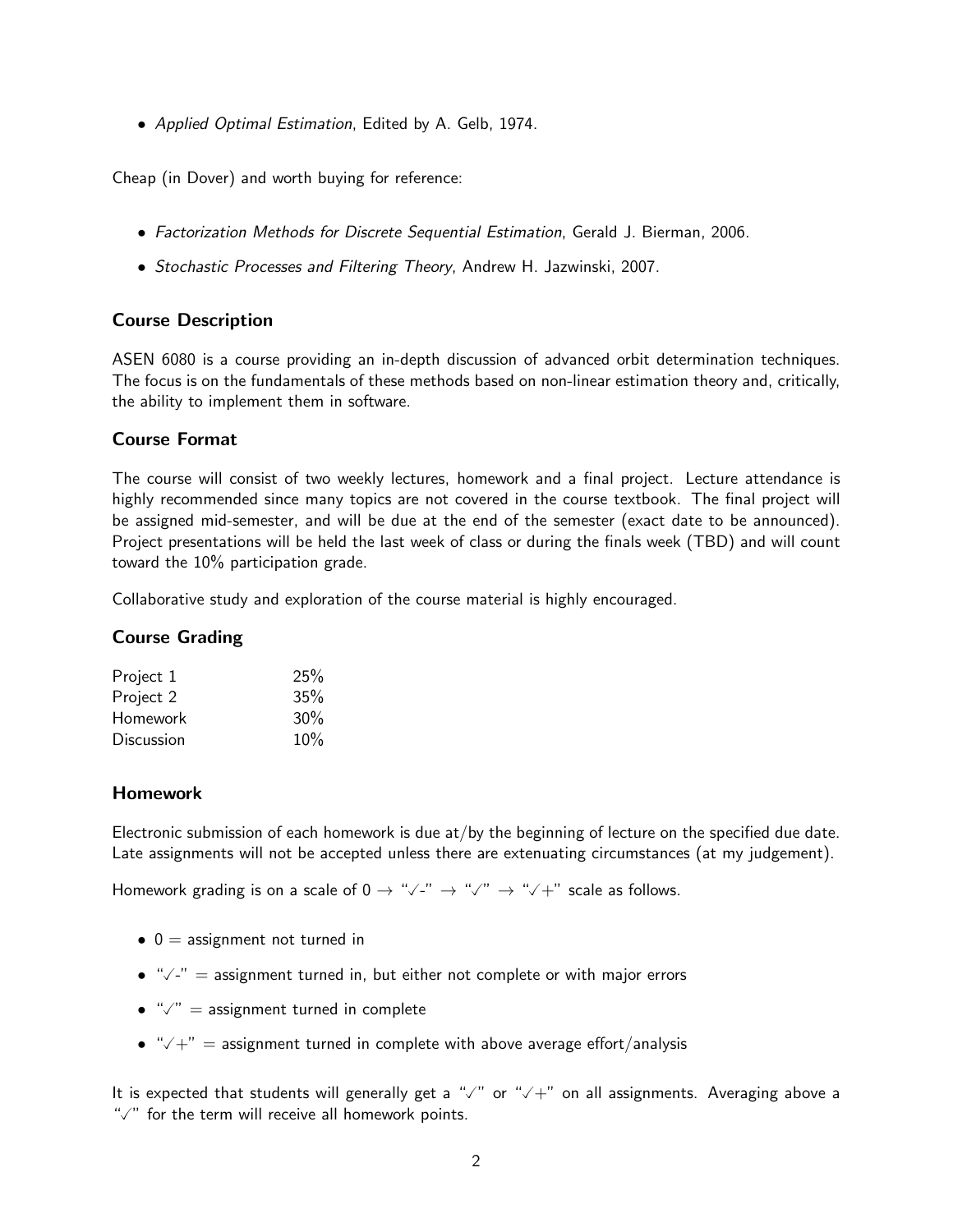# Projects

There are two projects in this course. They both require significant coding effort and analysis. The details will be released later in the semester. See the class schedule for the timing of the projects.

# **Discussion**

Discussion requirements can be satisfied through speaking out loud in class and/or by adding to online discussion. It is often the case that you can explain things better to one another than I will explain them to you - I want you to all take advantage of this. Furthermore, just because you think you understand something doesn't mean you should stop thinking about it - ask any professor and they will tell you that mastering material reaches a new level once you teach it.

# Zoom Information for Distance Students

While this course contains a distance learning section, classrooms in the AERO building are not fully equipped for live concurrent discussions with distance students during lecture. Instead, lecture capture is used, providing recorded lectures.

# 1 University Policies

This class will be conducted in accordance with university policies:

## 1.1 Accommodation for Disabilities

If you qualify for accommodations because of a disability, please submit your accommodation letter from Disability Services to your faculty member in a timely manner so that your needs can be addressed. Disability Services determines accommodations based on documented disabilities in the academic environment. Information on requesting accommodations is located on the Disability Services website (<www.colorado.edu/disabilityservices/students>). Contact Disability Services at 303-492-8671 or dsinfo@colorado.edu for further assistance. If you have a temporary medical condition or injury, see [Temporary Medical Conditions](http://www.colorado.edu/disabilityservices/students/temporary-medical-conditions) under the Students tab on the Disability Services website.

## 1.2 Religious Holidays

Campus policy regarding religious observances requires that faculty make every effort to deal reasonably and fairly with all students who, because of religious obligations, have conflicts with scheduled exams, assignments or required attendance. In this class, you must let the instructors know of any such conflicts within the first two weeks of the semester so that we can work with you to make reasonable arrangements. See the [campus policy regarding religious observances](http://www.colorado.edu/policies/observance-religious-holidays-and-absences-classes-andor-exams) for full details.

## 1.3 Classroom and On-Campus Behavior

Students and faculty each have responsibility for maintaining an appropriate learning environment. Those who fail to adhere to such behavioral standards may be subject to discipline. Professional courtesy and sensitivity are especially important with respect to individuals and topics dealing with race, color, national origin, sex, pregnancy, age, disability, creed, religion, sexual orientation, gender identity, gender expression, veteran status, political affiliation or political philosophy. Class rosters are provided to the instructor with the student's legal name. I will gladly honor your request to address you by an alternate name or gender pronoun. Please advise me of this preference early in the semester so that I may make